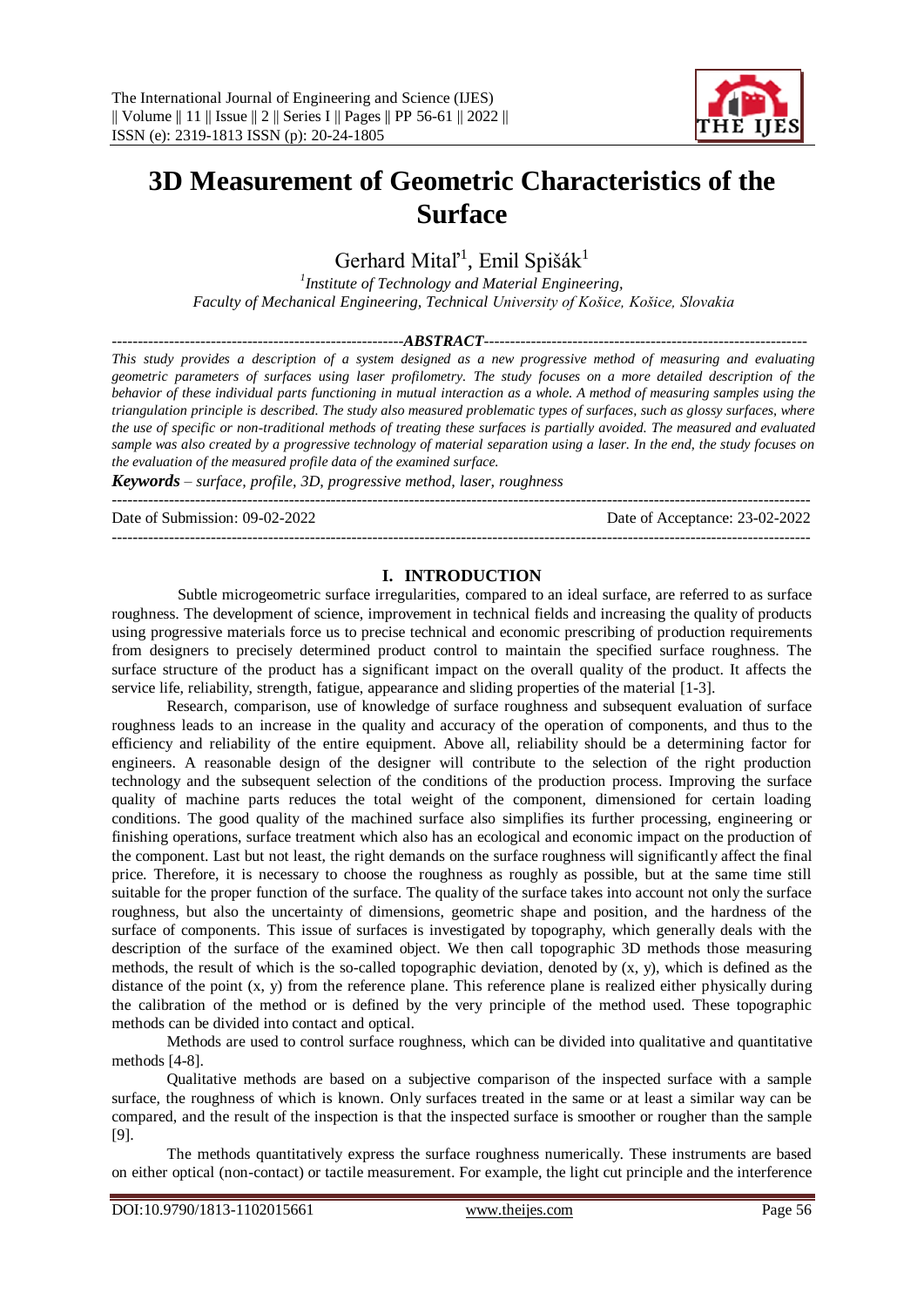principle are used in the optical method for determining roughness. Current methods for measuring the roughness of machined surfaces are based on various physical principles [10-14].

## **II. CHARACTERISTICS OF LPM SYSTEM**

The laser profilometer is designed for non-contact characterization of surface geometry (Figure 1). The system makes it possible to measure samples with a maximum weight of 10 kg with a positioning accuracy of 2.5 micrometers per step, each step consisting of 8 micrometers. The sensor resolution is 0.02 mm / pixel. The system also includes LPM view software used to control LPM and evaluate measured data.



**Fig. 1 LPM laser profilometer assembly**

We used the LPM View program (Figure 2) to display the image of the area captured by the system profilometer camera. For efficient sampling, the LPM system is also equipped with an integrated light, which consists of four white LED lights. The illumination of the sample with a laser beam or LED light is selected in the software part of the system before the surface measurement.



**Fig. 2 LPM View software for measuring experimental samples**

1 - Window for setting measurement parameters with a laser profilometer. In this window, the live mode of the camera is started and the operating mode of the profilometer (Gain) and the time for which the sample is to be taken (Shutter Time) are set. The correctness of the settings of these parameters determines the quality of the measured data,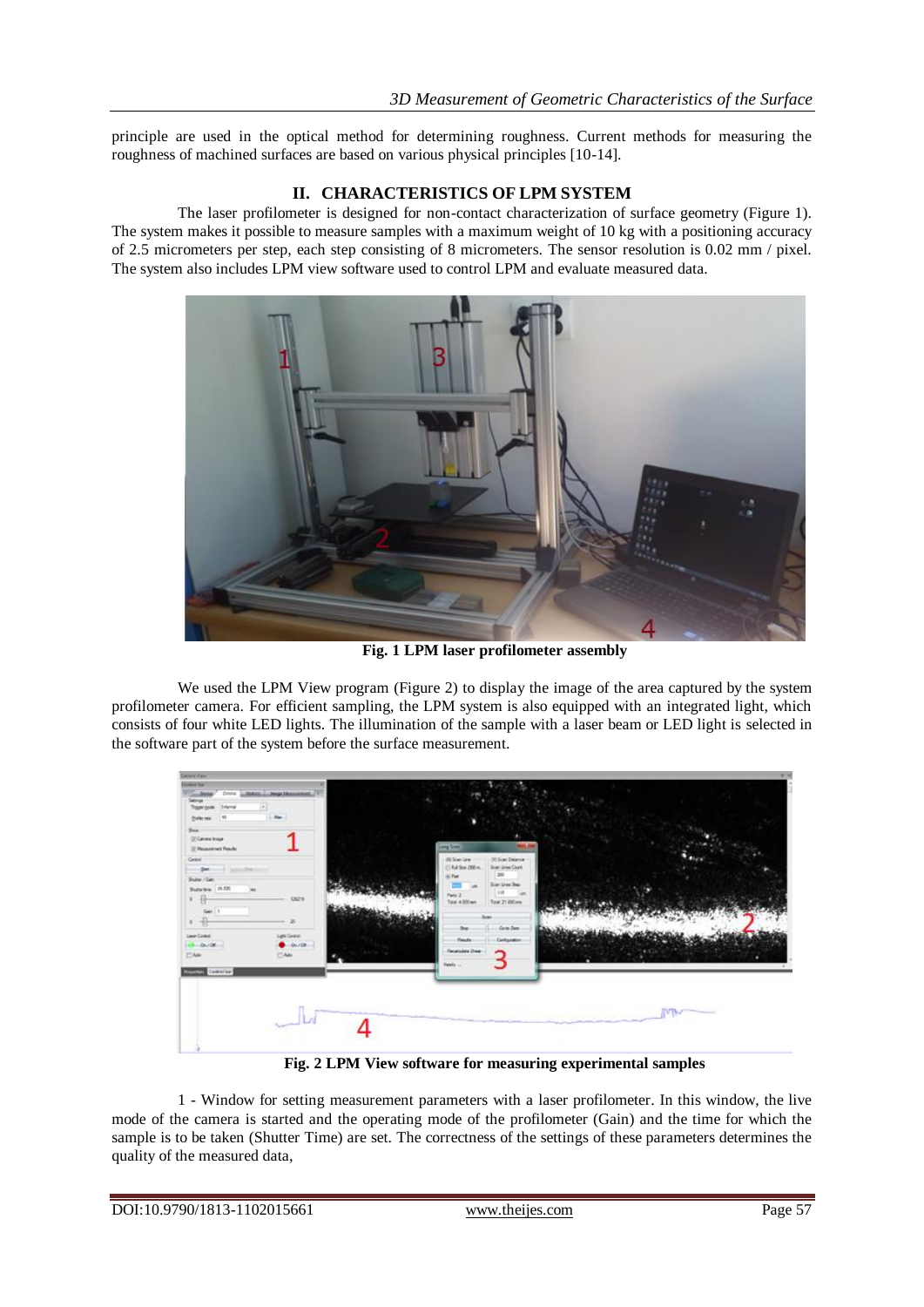2 - Real laser image window on the surface of the measured sample (Camera view). Displays the image provided by the device in Camera image mode. The image can be enlarged and reduced as well as shifted.

3 - Click on the Roughness and waviness window to open the Long Scan window. In this window, the parameters of the size of the measured part of the surface are set, i. width, length and also step size of stepper motors in micrometers. This window starts the scanning of the measured surface where it is visible in which phase the measurement of roughness parameters is located.

4 - Surface profile window. This window shows the last measured profile in the Measurement results mode. When the cursor stops, the current cursor position value is displayed at the current position. Values are displayed in millimeters.

Figure 3 shows the window with the measured roughness values of the measured surface, which was automatically generated by the LPM software. This window allows the export of the measured data to the mentioned formats and also the creation of a graph of the profile of the measured surface and the generation of a 3D model of the measured sample (4). The 3D model can also be composed of exported profiles in specialized programs working with spatial graphs such as. MS Excel or Microcal Origin.

|                                         |                     |                             | Results  | × |
|-----------------------------------------|---------------------|-----------------------------|----------|---|
|                                         | 1.2 <sub>mm</sub>   |                             |          |   |
| Parameter                               |                     |                             | Value    |   |
|                                         |                     | □ Primary profile           |          |   |
|                                         | Pp                  |                             | 0.060190 |   |
|                                         | Pv                  |                             | 0.042370 |   |
|                                         | P <sub>2</sub>      |                             | 0.102560 |   |
|                                         | Pa                  |                             | 0.013402 |   |
|                                         | Pq                  |                             | 0.016218 |   |
|                                         |                     | □ Mean height               |          |   |
|                                         |                     | Spacing discrimination      | 1.000000 |   |
|                                         |                     | Height discrimination       | 1.000000 |   |
|                                         |                     | Pc.                         | 0.024832 |   |
|                                         | □ Roughness profile |                             |          |   |
|                                         |                     | LandaC                      | 0.800000 |   |
|                                         | Rp                  |                             | 0.041216 |   |
|                                         | <b>Bv</b>           |                             | 0.036679 |   |
|                                         | R <sub>2</sub>      |                             | 0.077896 |   |
|                                         | Ba                  |                             | 0.010594 |   |
|                                         | Ro                  |                             | 0.013657 |   |
|                                         |                     | 日 Mean height               |          |   |
|                                         |                     | Spacing discrimination      | 1.000000 |   |
|                                         |                     | Height discrimination       |          |   |
| Pp                                      |                     | Maximum profile peak height | 1.000000 |   |
|                                         |                     | Unit [mm]                   |          |   |
| Apply shape filter (line approximation) | Export              |                             |          |   |
| 15<br>Filtering Kernel Size<br>3D View  |                     |                             |          |   |
|                                         |                     |                             |          |   |

**Fig. 3 Dialog box with measured parameters of surface profile roughness and corrugation**



**Fig. 4 Created 3D model of the surface profile**

#### **III. MEASUREMENT OF GLOSSY SURFACES**

The main part of the experiment was to determine the suitability of using a non-contact LPM laser profilometer to measure glossy surfaces. To measure the glossy surface using laser cutting technology, they made a sample of stainless steel with the standard designation A 304. We chose the A 304 material because it shows a very shiny surface during laser cutting, which was the main requirement for this sample. The sample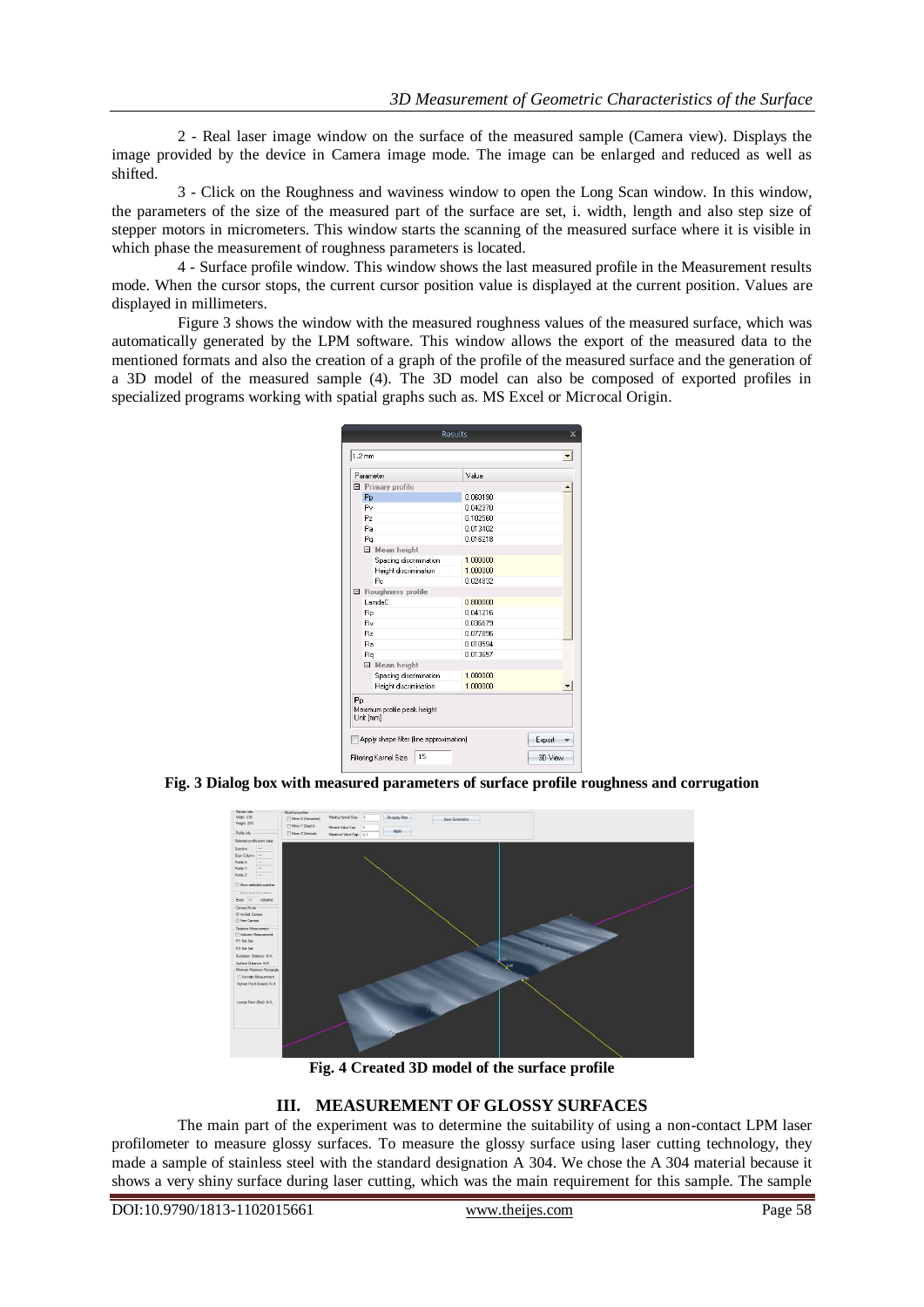has the same dimensions as samples made with AWJ except for the thickness, which is 5 mm, because this cutting technology is used for cutting rather thinner materials up to 12 mm thick. Sample A 304 was measured with a Mitutoyo SJ 400 contact roughness meter to determine the Ra roughness parameter reference value and a LPM non-contact laser profilometer. From these measurements, a graphical dependence of Ra on the measurement step rate is constructed, which shows the differences of the Ra parameter values measured by the contact and non-contact method.

A TruLaser 3040 machine from TRUMF was used to make the sample (Figure 5). The TruLaser 3040 setup parameters for A 304 sample division are shown in Table 1.



**Fig. 5 TruLaser 3040 from TRUMPF**

**Tabuľka 1 Parameters of the TruLaser 3040 machine when dividing the A 304 sample using a laser**

| Parametre strojov                 | Antikorová oceľ (A304) |  |
|-----------------------------------|------------------------|--|
| Výkon lasera                      | 3200W                  |  |
| Rezná rýchlosť                    | $2,1$ m/min            |  |
| Max. hrúbka rezania               | $12 \text{ mm}$        |  |
| Šírka rezu - škáry                | $0.2 \text{ mm}$       |  |
| Ohnisková vzdialenosť             | $4.5 \text{ mm}$       |  |
| Priemer fókusovaného lúča priemer | $2.3 \text{ mm}$       |  |
| lúča na tryske                    |                        |  |
| Druh a tlak pomocného plynu       | Dusík - 17 Bar         |  |
| Priemer dýzy                      | $2.3 \text{ mm}$       |  |

In this part of the experiment, the roughness parameter Ra was evaluated, which in practice is sufficient data to verify the suitability of the LPM non-contact laser profilometer. The evaluation of Ra took place in three surface zones. In the smooth zone, in the middle zone and in the rough zone. The measured surface was transversely divided into three parts a, b, and c (Figure 6). First, the smooth (longitudinal, Step 1) part was measured by three measurements in parts a, b, c. This was followed by the measurement of the middle (Step 2) and rough (Step 3) parts of the surface divided into zones a, b, c.).



**Fig. 6 Measurement of sample A 304 with Mitutoyo SJ 400 contact roughness tester**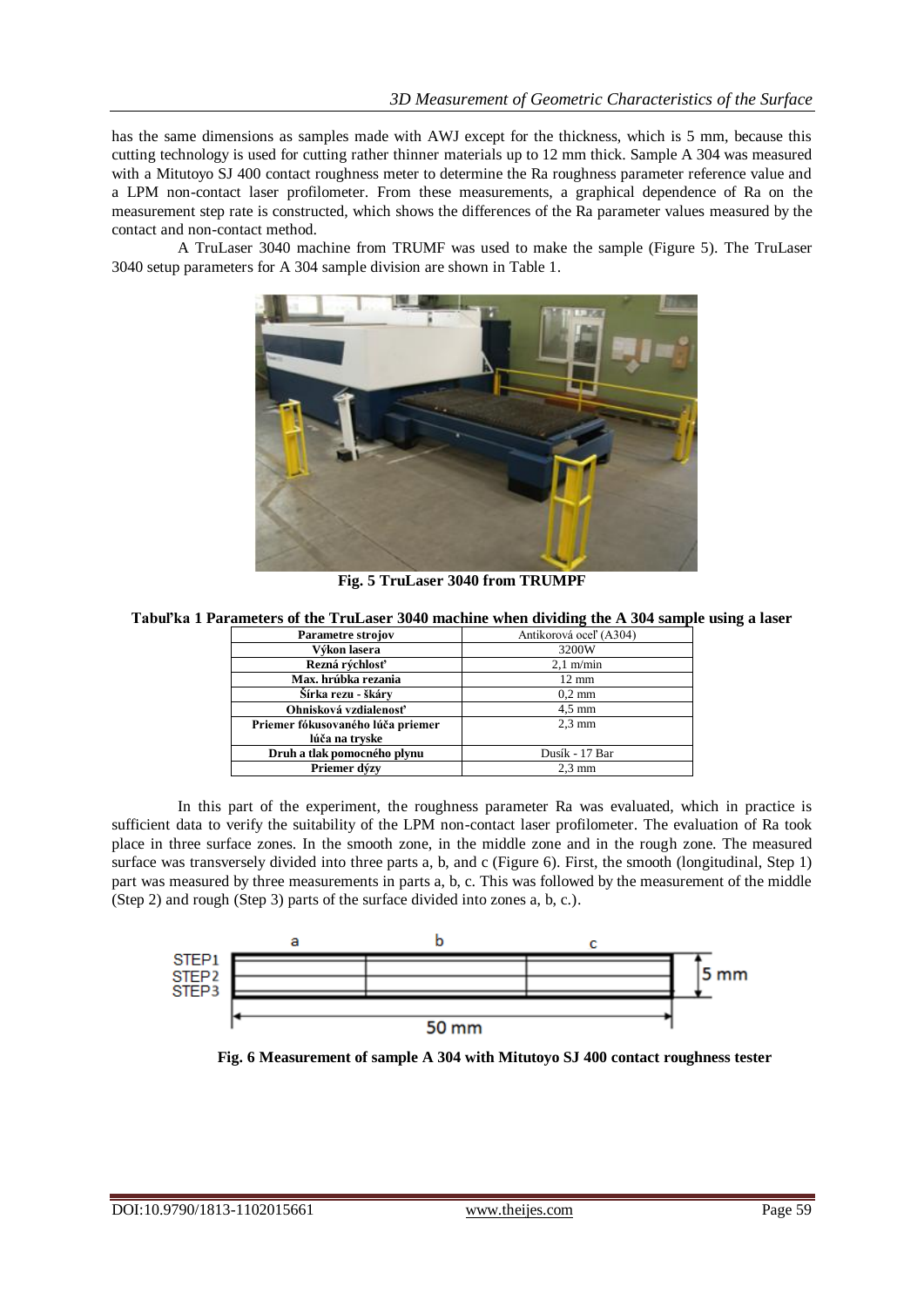

**Fig. 7 Measurement with contact roughness meter Mitutoyo SJ 400 sample A 304**

Figure 7 shows the glossy surface profile of sample A 304 measured at the factory using a laser cutting technology in the LPM software window. The surface of the sample is very glossy, which can be seen on the profile curve, which has a stepwise course caused by the reflection of laser light from the measured surface back to the CMOS camera (Figure 8).



**Fig. 8 Sample profile curve A 304 created by LPM view software**

Figure 9 shows a graph of the measured values by the contact and non-contact method of sample A 304. The green curve represents the reference roughness values Ra measured by the contact roughness meter Mitutoyo SJ 400. The red curve represents the roughness values Ra measured by the non-contact laser profilometer LPM. The red curve confirms the lack of measurement by laser profilometry, while the gloss of the surface caused the reflection of the laser from the sample surface into the CMOS camera, which caused a sharp increase in the values of the roughness parameter Ra i. measurement error, which can be explained as unwanted glare from the camera sensor. This measurement error can be partially eliminated for some surfaces by deleting bias values from the exported tables. With this type of very glossy surface, it will not be possible to solve this because the roughnesses shown by the red curve are several times higher than the actual roughness value.